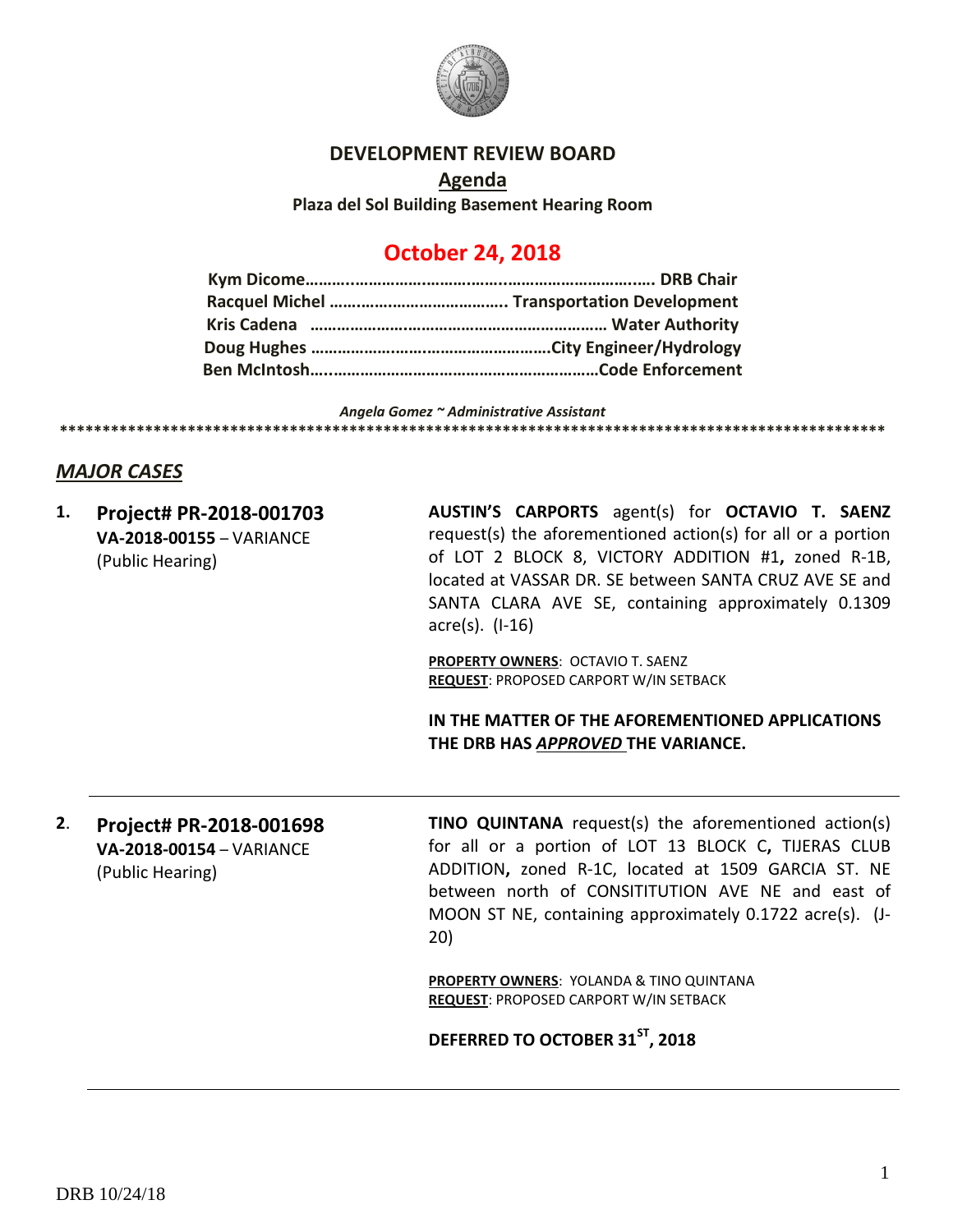| 3. | Project# PR-2018-001633<br>SI-2018-00177-MAJOR AMENDMENT TO<br><b>SITE PLAN</b><br>(Public Meeting) | DEKKER/PERICH/SABATINI agent(s) for ASSOCIATED<br><b>BUILDERS &amp; CONTRACTERS (ABC)</b> request(s)<br>the<br>aforementioned action(s) for all or a portion of TRACT M-1<br>PLAT OF TRACT M-1, GATEWAY INDUSTRIAL PARK, zoned<br>NR-C, located at 2851 BROADWAY BLVD NE, south of<br>CLAREMONT AVE NE and north of MENAUL BLVD NE,<br>containing approximately 2.2412 acre(s). (H-15) |  |
|----|-----------------------------------------------------------------------------------------------------|----------------------------------------------------------------------------------------------------------------------------------------------------------------------------------------------------------------------------------------------------------------------------------------------------------------------------------------------------------------------------------------|--|
|    |                                                                                                     | <b>PROPERTY OWNERS: ASSOC BLDRS &amp; CTRS INC NM CHAPTER CONST</b><br>EDUC APPR & TRNG TRUST INC<br>REQUEST: AMEND EXISTING SITE PLAN TO ADD AN APPROX. 13,000 SF<br><b>ADDITION</b>                                                                                                                                                                                                  |  |
|    |                                                                                                     | IN THE MATTER OF THE AFOREMENTIONED APPLICATION,<br>THE DRB HAS APPROVED THE AMENDMENT TO THE SITE<br>PLAN WITH FINAL SIGN OFF DELEGATED TO THE WATER<br><b>AUTHORITY AND TO PLANNING.</b>                                                                                                                                                                                             |  |
| 4. | Project# PR-2018-001632<br>(1005237)<br>SI-2018-00176 - SITE PLAN<br>(Public Meeting)               | DEKKER/PERICH/SABATINI agent(s) for MARK 3S INC.<br>request(s) the aforementioned action(s) for all or a portion<br>of TRACTS C & D VACATION REQUEST AND PLAT OF TRACTS<br>A-1, C AND D, MARK 3S HOLLY DEVELOPMENT, zoned M-XL,<br>located on HOLLY AVE. NE between VENTURA ST NE and<br>HOLBROOK ST NE, containing approximately 1.9 acre(s). (C-<br>20)                              |  |
|    |                                                                                                     | <b>PROPERTY OWNERS: MARK 3S INC</b><br>REQUEST: SITE PLAN FOR AN ASSISTED LIVING AND MEMORY CARE<br><b>FACILITY</b>                                                                                                                                                                                                                                                                    |  |
|    |                                                                                                     | DEFERRED TO NOVEMBER 7TH, 2018                                                                                                                                                                                                                                                                                                                                                         |  |
| 5. | Project# PR-2018-001708<br>VA-2018-00158 - VARIANCE<br>(Public Hearing)                             | DEKKER/PERICH/SABATINI agent(s) for MARK 3S INC.<br>request(s) the aforementioned action(s) for all or a portion<br>of TRACT C & D VACATION REQUEST AND PLAT OF TRACTS<br>A-1, C AND D, MARK3S HOLLY DEVELOPMENT, zoned M-XL,<br>located on HOLLY AVE NE between VENTURA ST NE and<br>HOLBROOK ST NE, containing approximately 1.9 acre(s). (C-<br>20)                                 |  |
|    |                                                                                                     | <b>PROPERTY OWNERS: MARK 3S INC</b><br><b>REQUEST: VARIANCE TO ALLOW A REDUCTION IN SIDEWALK WIDTH</b><br>ALONG FRONT FACADE                                                                                                                                                                                                                                                           |  |
|    |                                                                                                     | IN THE MATTER OF THE AFOREMENTIONED APPLICATIONS<br>THE DRB HAS APPROVED THE VARIANCE.                                                                                                                                                                                                                                                                                                 |  |

DRB 10/24/18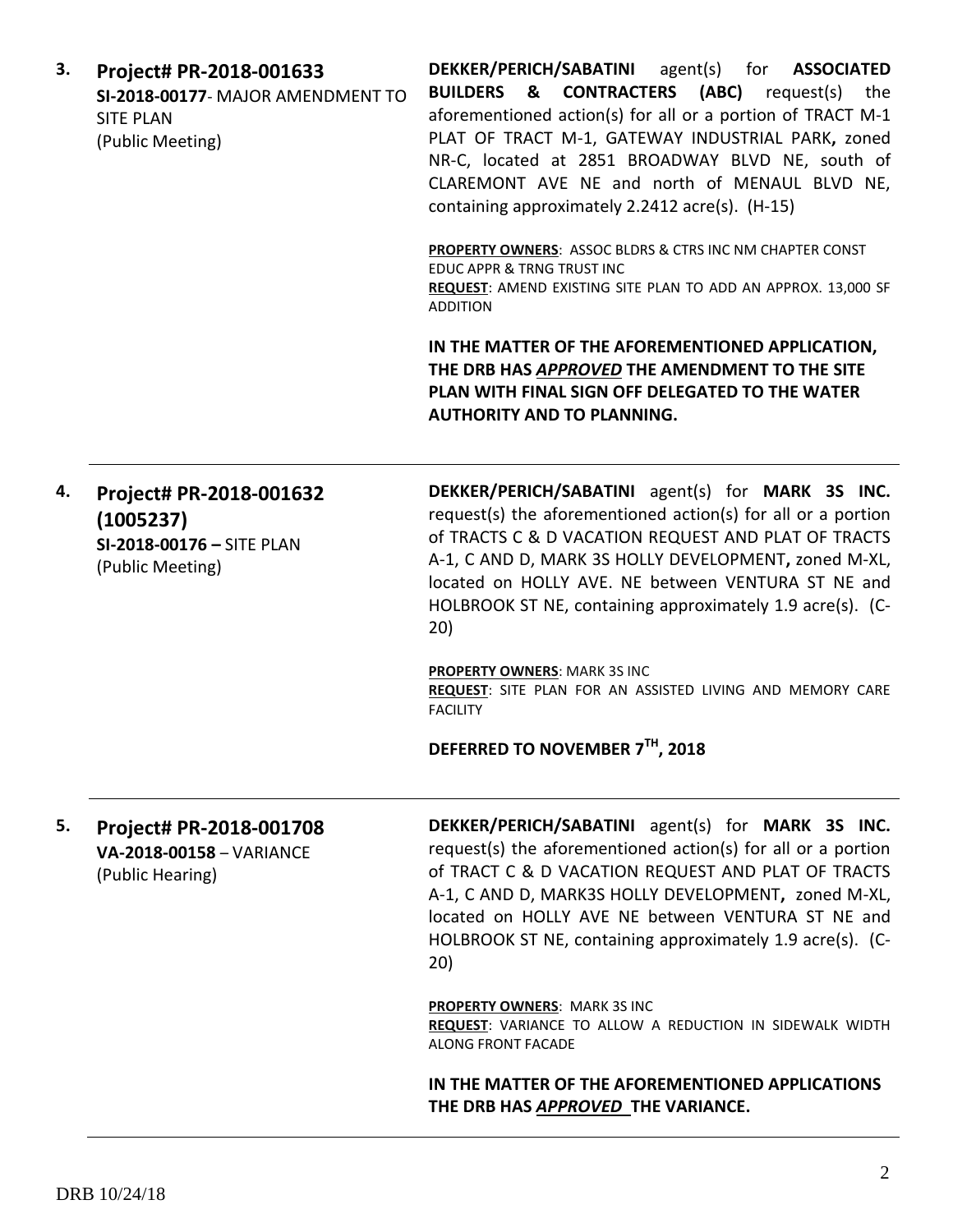| 6. | Project# PR-2018-001542<br>SI-2018-00133 - SITE PLAN<br>(Public Meeting)                           | CONSENSUS PLANNING INC. agent(s) for TITAN NOB HILL,<br><b>LLC</b><br>C/O<br><b>TITAN</b><br><b>DEVELOPMENT</b><br>request(s)<br>the<br>aforementioned action(s) for all or a portion of LOTS 1-19<br>BLOCK 2, MESA GRANDE ADDITION, zoned MX-M, located<br>on CENTRAL AVE NE between MONTCLAIRE DR NE and<br>SIERRA DR NE, containing approximately 2.2 acre(s). (K-15)<br>[Deferred from 10/3/18]<br>PROPERTY OWNERS: TITAN NOB HILL LLC<br>REQUEST: MULTIFAMILY DEVELOPMENT<br>DEFERRED TO NOVEMBER 7TH, 2018. |
|----|----------------------------------------------------------------------------------------------------|-------------------------------------------------------------------------------------------------------------------------------------------------------------------------------------------------------------------------------------------------------------------------------------------------------------------------------------------------------------------------------------------------------------------------------------------------------------------------------------------------------------------|
| 7. | Project# PR-2018-001578<br>SD-2018-00150 - MAJOR AMENDMENT<br><b>SITE PLAN</b><br>(Public Meeting) | <b>SOLEIL WEST agent(s) for SAN JOSE CATHOLIC CHURCH</b><br>request(s) the aforementioned action(s) for all or a portion<br>of TRACT A, SAN JOSE PARISH, zoned R-1B, located on<br>BROADWAY BLVD SE east of ROMANA AVE SE, containing<br>approximately 6.7489 acre(s). (M-14) [Deferred from 10/3/18,<br>$10/17/18$ ]<br><b>PROPERTY OWNERS: ARCHDIOCESE OF SANTA FE CATHOLIC SERVICE</b><br><b>BLDG</b><br><b>REQUEST:</b> MAJOR AMENDMENT TO SITE PLAN TO ADD NEW PARISH<br><b>HALL</b>                         |
|    |                                                                                                    | IN THE MATTER OF THE AFOREMENTIONED APPLICATION,<br>THE DRB HAS APPROVED THE AMENDMENT TO THE SITE<br>PLAN.                                                                                                                                                                                                                                                                                                                                                                                                       |
| 8. | Project# PR-2018-001580<br>(1005234)<br>SI-2018-00153 - SITE PLAN<br>(Public Meeting)              | EDI agent(s) for RHINO INVESTMENTS NM HOTEL, LLC<br>request(s) the aforementioned action(s) for all or a portion<br>of TRACTS 1-3 UNIT 1 TOGETHER WITH TRACTS 4, 5 & 6A,<br>UNIT 2, DALE J. BELLAMAHS CARLISLE REPLAT, zoned MX-M,<br>located at 2500 CARLISLE BLVD NE south of MENAUL BLVD<br>NE, containing approximately 11.07 acre(s). (H-17)<br>[Deferred from 10/10/18]                                                                                                                                     |
|    |                                                                                                    | <b>PROPERTY OWNERS: RHINO INVESTMENTS NM HOTEL LLC ATTN:</b><br><b>MRSANJIV CHOPRA</b><br><b>REQUEST:</b> CHANGE OF USE FROM HOTEL TO APARTMENTS                                                                                                                                                                                                                                                                                                                                                                  |
|    |                                                                                                    | DEFERRED TO OCTOBER 31 <sup>ST</sup> , 2018.                                                                                                                                                                                                                                                                                                                                                                                                                                                                      |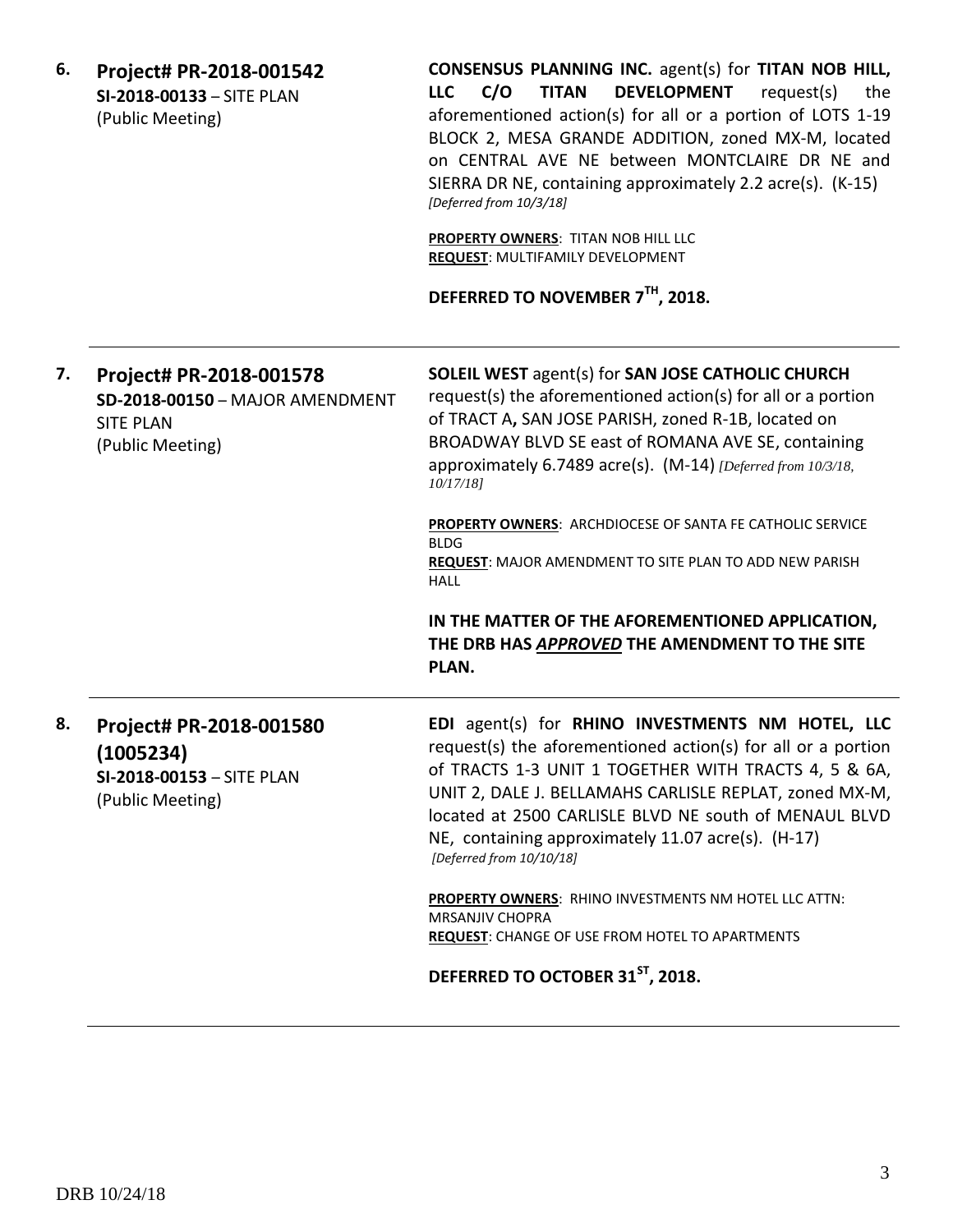**9. Project# PR-2018-001584 (1000032) SD-2018-00084 –** PRELIMINARY PLAT (Public Hearing)

**TIERRA WEST LLC** agent(s) for **UNIVEST-COORS ROAD LLC** request(s) the aforementioned action(s) for all or a portion of TRACT 3 PLAT OF TRACTS 1 THRU 4**,** COORS VILLAGE, zoned MX-L, located at 4500 QUAKER HEIGHTS PL NW south of WESTERN TRAIL NE and west of COORS BLVD NE, containing approximately 13.5446 acre(s). (F-11-Z) *[Deferred from 10/10/18]*

**PROPERTY OWNERS**: UNIVEST-COORS ROAD LLC **REQUEST**: SUBDIVIDE ONE TRACT INTO THREE NEW TRACTS

**DEFERRED TO OCTOBER 31ST, 2018.**

# **10. Project# PR-2018-001584 (1000032)**

**SI-2018-00132** – FINAL SIGN OFF OF EPC APPROVED SITE DEVELOPMENT PLAN FOR SUBDIVISION (08EPC-40030) **SI-2018-00151** FINAL SIGN OFF OF EPC APPROVED SITE DEVELOPMENT PLAN FOR BUILDING PERMIT (08EPC-40031)

**TIERRA WEST LLC** agent(s) for **UNIVEST- COORS ROAD LLC** request(s) the aforementioned action(s) for all or a portion of TRACT 3 PLAT OF TRACTS 1 THRU 4**,** COORS VILLAGE zoned MX-L, located at 4500 QUAKER HEIGHTS PL NW south of WESTERN TRAIL NE and west of COORS BLVD NE, containing approximately 13.5446 acre(s). (F-11-Z) *[Deferred from 9/19/18, 10/3/18, 10/10/18]*

**PROPERTY OWNERS**: UNIVEST-COORS ROAD LLC **REQUEST**: EPC SITE PLAN -FINAL SIGN-OFF

**DEFERRED TO OCTOBER 31ST, 2018.**

### 11. **Project# PR-2018-001579 (1002202) SI-2018-00152** – SITE PLAN (Public Meeting)

**MODULUS ARCHITECTS INC.** agent(s) for **WINROCK PARTNERS LLC** request(s) the aforementioned action(s) for all or a portion of PARCEL A-1-A-1-B SUBD PLAT TRS A-1-A-1- A & A-1-A-1-B WINROCK CENTER ADDN, PARCEL A-2 AND A-3 PLAT OF PARCELS A-1 THRU A-3 & PARCEL C-2A WINROCK CENTER ADDN + PARCEL C-2A1 SUBD PLAT PARCEL C-2A1 & C-2A2 WINROCK CENTER ADDN, PARCEL E1A WINROCK CENTER ADDITION, PARCEL D1A WINROCK CENTER ADDN REPLAT OF PARCEL D1 WINROCK CENTER ADDN AND PARCEL A-1-A-1-A-1-A WINROCK CENTER ADDITION, zoned MX-H, located at 2100 LOUISIANA BLVD NE, containing approximately 83.00 acre(s). (J-19) *[Deferred from 10/10/18]*

**PROPERTY OWNERS**: WINROCK PARTNERS LLC **REQUEST**: SITE PLAN FOR WINROCK TOWN CENTER

**DEFERRED TO NOVEMBER 7TH, 2018.**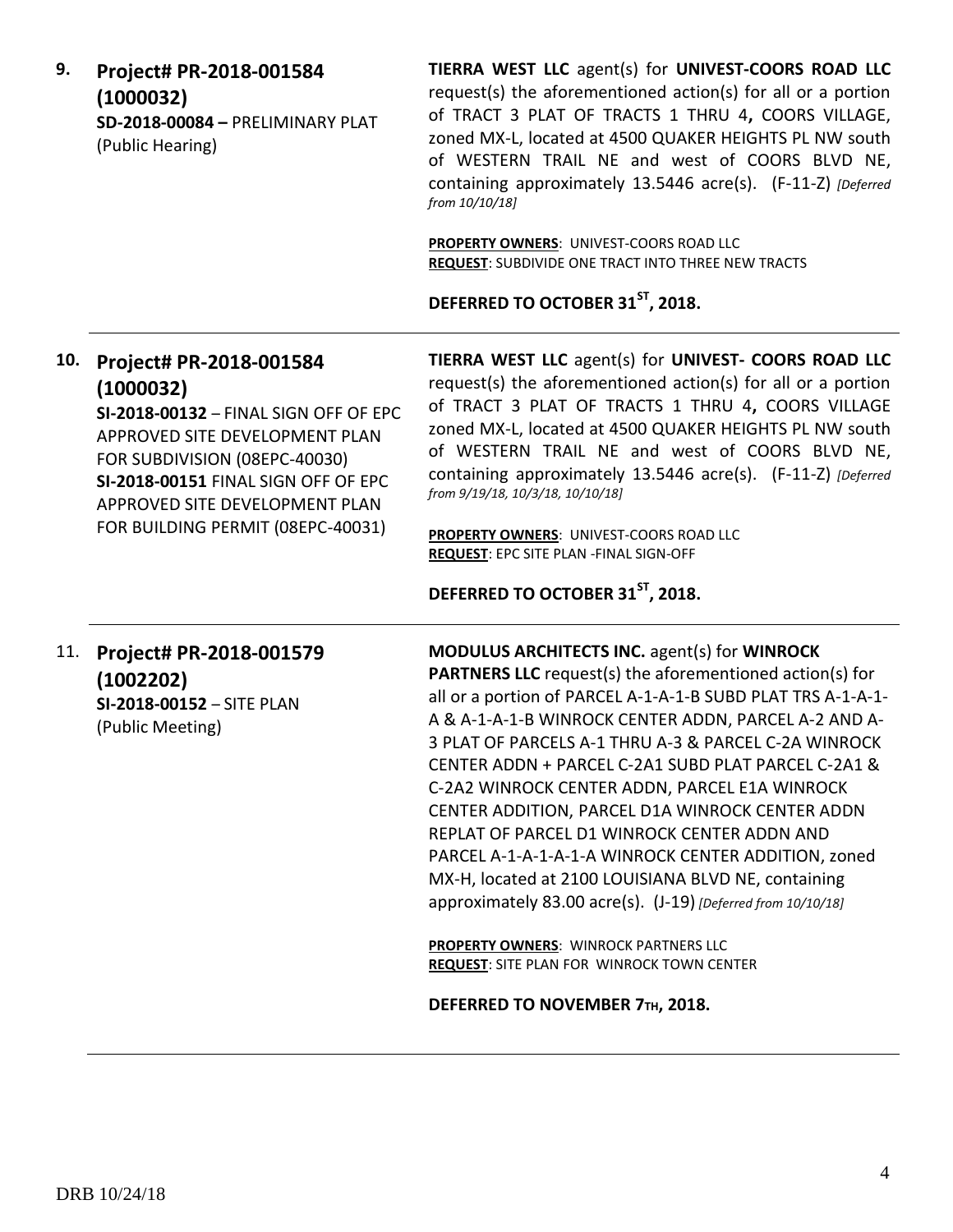### **12. Project# 1011598**

**18DRB-70137** - VACATION OF PUBLIC RIGHT-OF-WAY **18DRB-70138** - SIDEWALK VARIANCE **18DRB-70139** - SUBDIVISION DESIGN VARIANCE FROM MINIMUM DPM **STANDARDS 18DRB-70140** - MINOR - PRELIMINARY/ FINAL PLAT

**BOB KEERAN** request(s) the above action(s) for all or a portion of Lot(s) 17 & 18, Block(s) 4, Tract(s) 3, NORTH ALBQ ACRES Unit 3**,** zoned PD (RD/5DUA), located on VENTURA ST NE between SIGNAL AVE NE and ALAMEDA BLVD NE, containing approximately 2 acre(s). (C-20) *[Deferred from 5/16/18, 6/13/18, 7/18/18 8/8/18, 9/12/18]*

**DEFERRED TO DECEMBER 5TH, 2018.**

### **13. Project# PR-2018-001477 VA-2018-000153** – VARIANCE (Public Hearing)

**DAC ENTERPRISES** agent(s) for **JACK BAILLIO** request(s) the aforementioned action(s) for all or a portion of TRACT A-2, BEL AIR SHOPPING CENTER**,** zoned MX-M, located at 5301 MENAUL BLVD NE, east of SAN MATEO BLVD NE, containing approximately 2.9993 acre(s). (H-18)

**PROPERTY OWNERS**: PJAB ENTERPRISES LTD **REQUEST**: VARIANCE TO DPM STANDARD

**IN THE MATTER OF THE AFOREMENTIONED APPLICATIONS THE DRB HAS** *APPROVED* **THE VARIANCE.**

## *MINOR CASES*

**14. Project# PR-2018-001477 SD-2018-00093** – PRELIMINARY/FINAL PLAT (Public Meeting)

**WAYJOHN SURVEYING INC.** agent(s) for **PJAB ENTERPRISES LTD. C/O MIKE CONTRERAS** request(s) the aforementioned action(s) for all or a portion of TRACT A-2**,** BEL AIR SHOPPING CENTER, zoned MX-M, located at 5301 MENAUL BLVD NE east of SAN MATEO BLVD NE, containing approximately 2.9993 acre(s). (H-18)

**PROPERTY OWNERS**: PJAB ENTERPRISES LTD **REQUEST**: SUBDIVDE 1 LOT INTO 2

**IN THE MATTER OF THE AFOREMENTIONED APPLICATIONS, THE PRELIMINARY/FINAL PLAT THE DRB HAS** *APPROVED* **THE PRELIMINARY/FINAL PLAT.**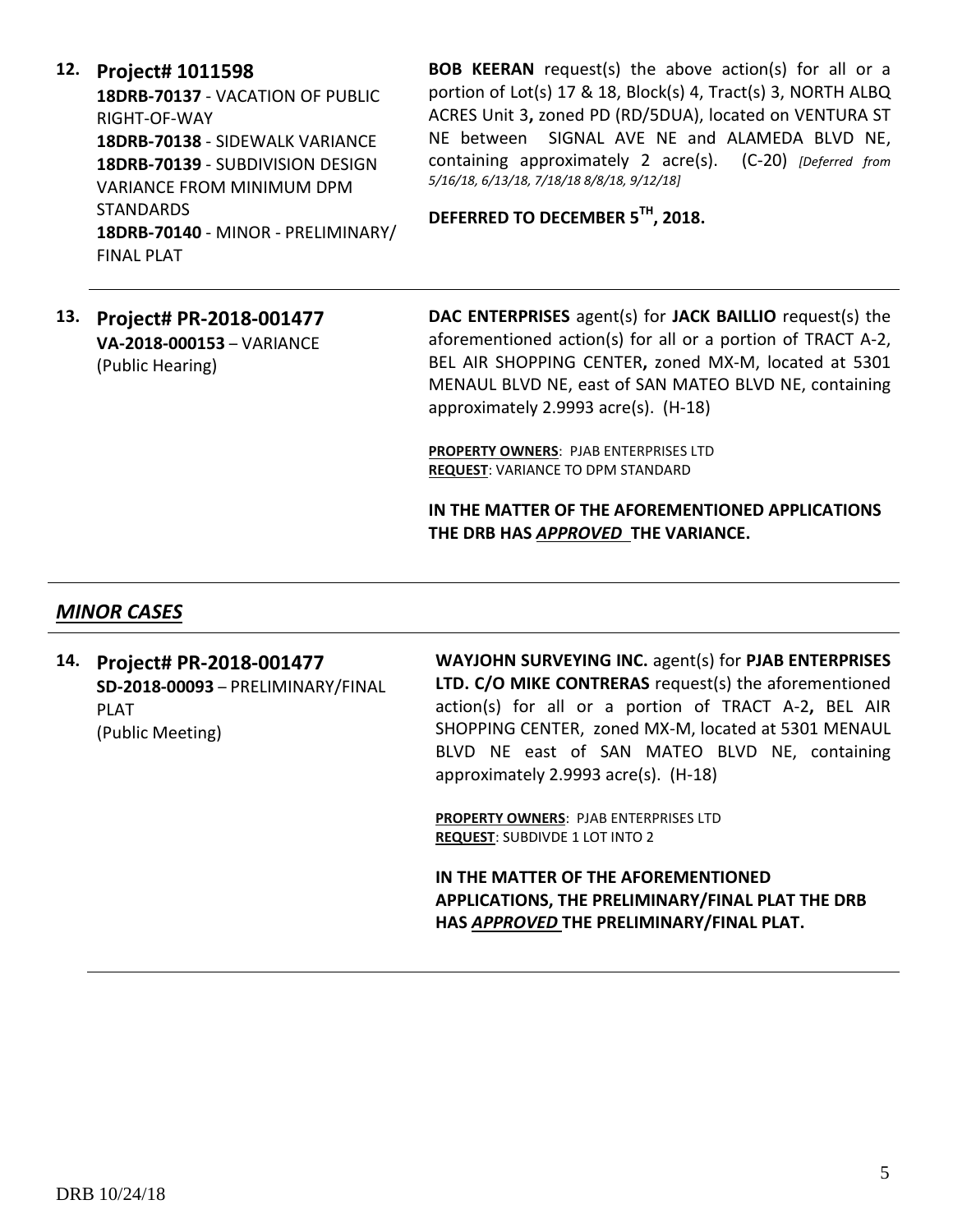| 15. Project# PR-2018-001700       |  |
|-----------------------------------|--|
| SD-2018-00095 - PRELIMINARY/FINAL |  |
| PLAT                              |  |
| (Public Meeting)                  |  |

**CSI – CARTESIAN SURVEYS INC.** agent(s) for **DAN RICH**  request(s) the aforementioned action(s) for all or a portion of LOTS 25 & 28 UNIT 1**,** LADERA BUSINESS PARK**,** zoned NR-C, located at VISTA ORIENTE between LA MORADO NW and OLD OURAY RD NW, containing approximately 6.7575 acre(s). (H-9)

**PROPERTY OWNERS**: LADERA ENTERPRISES LLC **REQUEST**: CONSOLIDATING 2 LOTS INTO 1

**IN THE MATTER OF THE AFOREMENTIONED APPLICATIONS, THE PRELIMINARY/FINAL PLAT THE DRB HAS** *APPROVED* **THE PRELIMINARY/FINAL PLAT WITH FINAL SIGN-OFF DELEGATED TO HYDROLOGY AND TO PLANNING.** 

| 16. | Project# PR-2018-001701<br>SD-2018-00096 - PRELIMINARY/FINAL<br><b>PLAT</b><br>(Public Meeting)               | CSI - CARTESIAN SURVEYS INC. agent(s) for JERRI ROSE<br>request(s) the aforementioned action(s) for all or a portion<br>of LOT 82-86, BLK 7, PERFECTO- ARMIJO & BROTHERS<br>ADDITION, zoned R-ML & MX-T, located at ROMA AVE<br>between $7TH$ ST and $8th$ ST, containing approximately 0.2430<br>$\arccos(5)$ . (J-14)                                                                        |
|-----|---------------------------------------------------------------------------------------------------------------|------------------------------------------------------------------------------------------------------------------------------------------------------------------------------------------------------------------------------------------------------------------------------------------------------------------------------------------------------------------------------------------------|
|     |                                                                                                               | <b>PROPERTY OWNERS: JEFFERY ROSE AND KAREN A ROSE TRUSTEE ROSE</b><br><b>RVT &amp; KAREN A ROSE</b><br><b>REQUEST: CONSOLIDATING 5 LOTS INTO 2</b>                                                                                                                                                                                                                                             |
|     |                                                                                                               | IN THE MATTER OF THE AFOREMENTIONED<br>APPLICATIONS, THE PRELIMINARY/FINAL PLAT THE DRB<br>HAS APPROVED THE PRELIMINARY/FINAL PLAT WITH<br>FINAL SIGN-OFF DELEGATED TO PLANNING.                                                                                                                                                                                                               |
| 17. | Project # PR-2018-001372<br>(1011435)<br>SD-2018-00080 - PRELIMINARY/FINAL<br><b>PLAT</b><br>(Public Meeting) | <b>CARTESIAN SURVEYS INC.</b> agent(s) for JONATHAN<br>ARAGON request(s) the aforementioned action(s) for all or<br>a portion of TRACT A-1 BULK LAND PLAT PARCELS A-1,B-1,<br>D-1, E-1 AND F-1 FINELAND DEVELOPMENT, zoned MX-L,<br>located 10751 FINELAND DR NW north of McMahon BLVD<br>and east of UNSER BLVD NW, containing approximately<br>2.6847 acre(s). (A-11)[Deferred from 9/19/18] |
|     |                                                                                                               | PROPERTY OWNERS: C3D LLC & VILIA FALCONE LLC &<br><b>GRAYLANDCORPORATION &amp; SPRING FRANK L &amp; ETAL</b><br><b>REQUEST: SUBDIVIDE ONE LOT INTO 2</b>                                                                                                                                                                                                                                       |
|     |                                                                                                               | IN<br><b>MATTER</b><br><b>AFOREMENTIONED</b><br><b>THE</b><br><b>OF</b><br><b>THE</b><br>APPLICATIONS, THE PRELIMINARY/FINAL PLAT THE DRB<br>HAS APPROVED THE PRELIMINARY/FINAL PLAT.                                                                                                                                                                                                          |